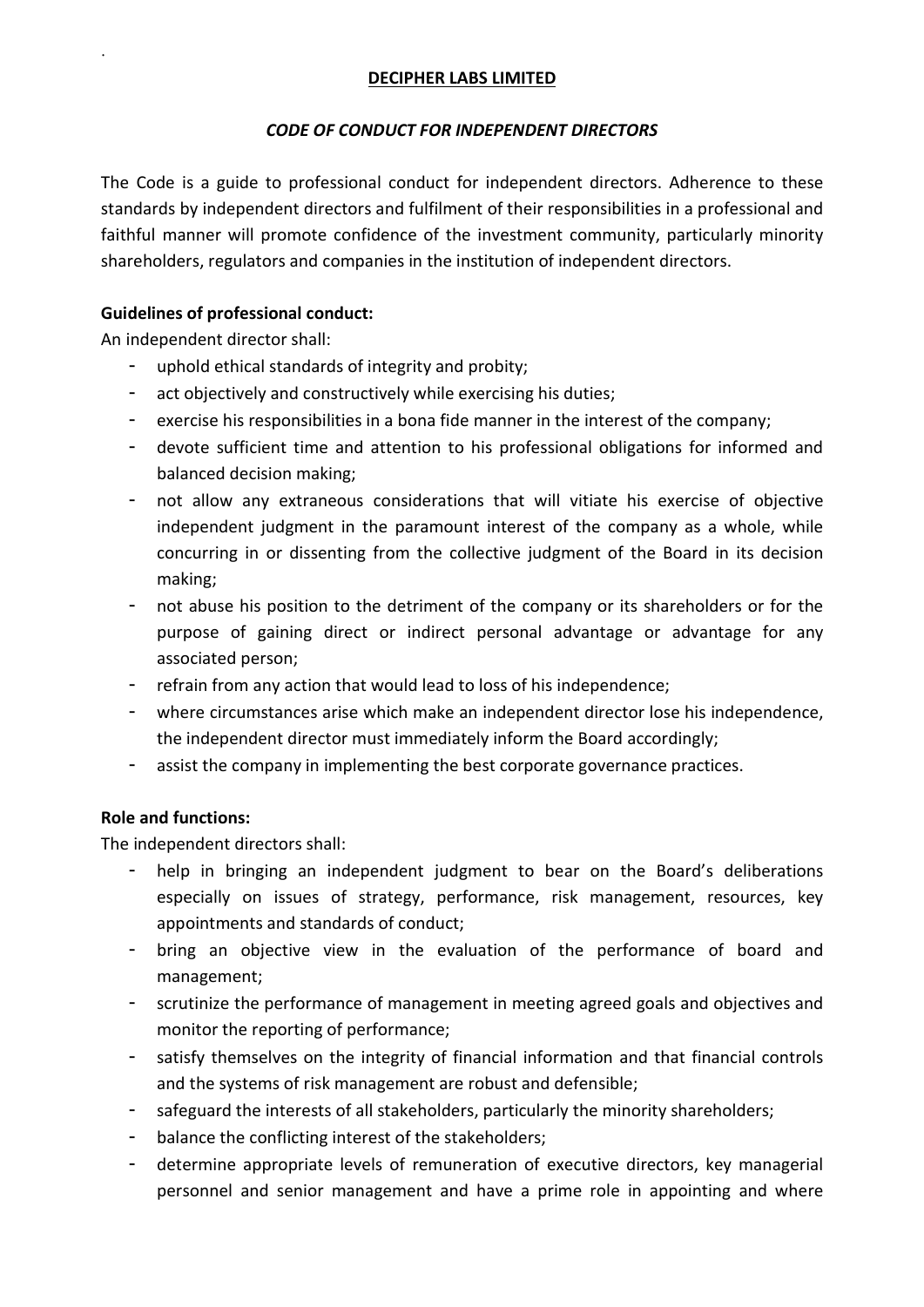necessary recommend removal of executive directors, key managerial personnel and senior management;

- moderate and arbitrate in the interest of the company as a whole, in situations of conflict between management and shareholder's interest.

## **Duties**

.

The independent directors shall:

- undertake appropriate induction and regularly update and refresh their skills, knowledge and familiarity with the company;
- seek appropriate clarification or amplification of information and, where necessary, take and follow appropriate professional advice and opinion of outside experts at the expense of the company;
- strive to attend all meetings of the Board of Directors and of the Board committees of which he is a member;
- participate constructively and actively in the committees of the Board in which they are chairpersons or members;
- strive to attend the general meetings of the company;
- where they have concerns about the running of the company or a proposed action, ensure that these are addressed by the Board and, to the extent that they are not resolved, insist that their concerns are recorded in the minutes of the Board meeting;
- keep themselves well informed about the company and the external environment in which it operates;
- not to unfairly obstruct the functioning of an otherwise proper Board or committee of the Board;
- pay sufficient attention and ensure that adequate deliberations are held before approving related party transactions and assure themselves that the same are in the interest of the company;
- ascertain and ensure that the company has an adequate and functional vigil mechanism and to ensure that the interests of a person who uses such mechanism are not prejudicially affected on account of such use;
- report concerns about unethical behavior, actual or suspected fraud or violation of the company's code of conduct or ethics policy;
- acting within his authority, assist in protecting the legitimate interests of the company, shareholders and its employees;
- not disclose confidential information, including commercial secrets, technologies, advertising and sales promotion plans, unpublished price sensitive information, unless such disclosure is expressly approved by the Board or required by law.

# Manner of appointment:

Appointment process of independent directors shall be independent of the company management; while selecting independent directors the Board shall ensure that there is appropriate balance of skills, experience and knowledge in the Board so as to enable the Board to discharge its functions and duties effectively.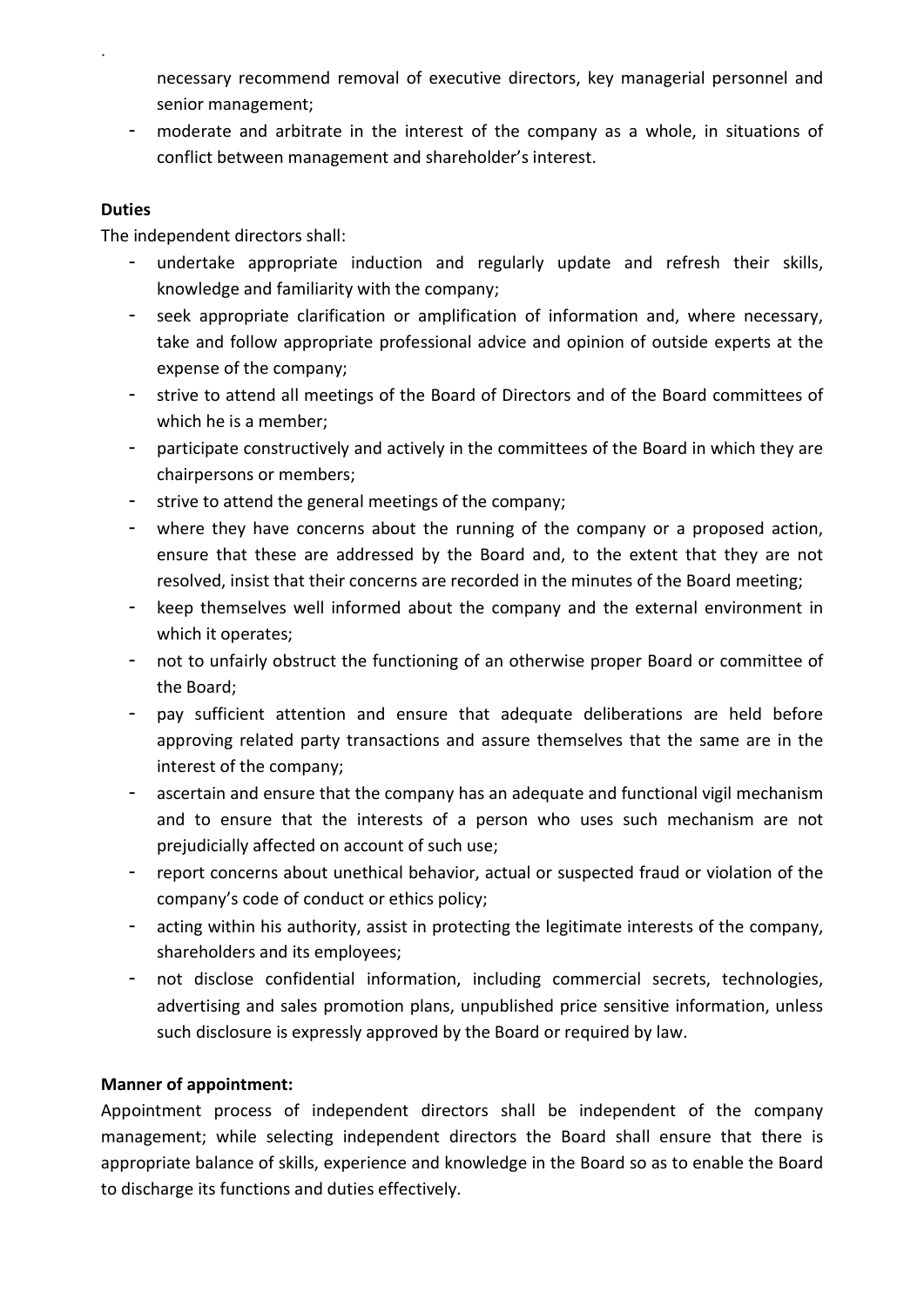The appointment of independent director(s) of the company shall be approved at the meeting of the shareholders.

The explanatory statement attached to the notice of the meeting for approving the appointment of independent director shall include a statement that in the opinion of the Board, the independent director proposed to be appointed fulfils the conditions specified in the Act and the rules made thereunder and that the proposed director is independent of the management.

The appointment of independent directors shall be formalized through a letter of appointment, which shall set out:

the term of appointment;

.

- the expectation of the Board from the appointed director; the Board-level committee(s) in which the director is expected to serve and its tasks;
- the fiduciary duties that come with such an appointment along with accompanying liabilities;
- provision for Directors and Officers (D and O) insurance, if any;
- the Code of Business Ethics that the company expects its directors and employees to follow;
- the list of actions that a director should not do while functioning as such in the company; and
- the remuneration, mentioning periodic fees, reimbursement of expenses for participation in the Boards and other meetings and profit related commission, if any.

The terms and conditions of appointment of independent directors shall be open for inspection at the registered office of the company by any member during normal business hours.

The terms and conditions of appointment of independent directors shall also be posted on the company's website.

## Re-appointment:

The re-appointment of independent director shall be on the basis of report of performance evaluation.

## Resignation or removal:

The resignation or removal of an independent director shall be in the same manner as is provided in sections 168 and 169 of the Act.

An independent director who resigns or is removed from the Board of the company shall be replaced by a new independent director within a period of 3 months or the next Board Meeting whichever is earlier, from the date of such resignation or removal, as the case may be.

Where the company fulfils the requirement of independent directors in its Board even without